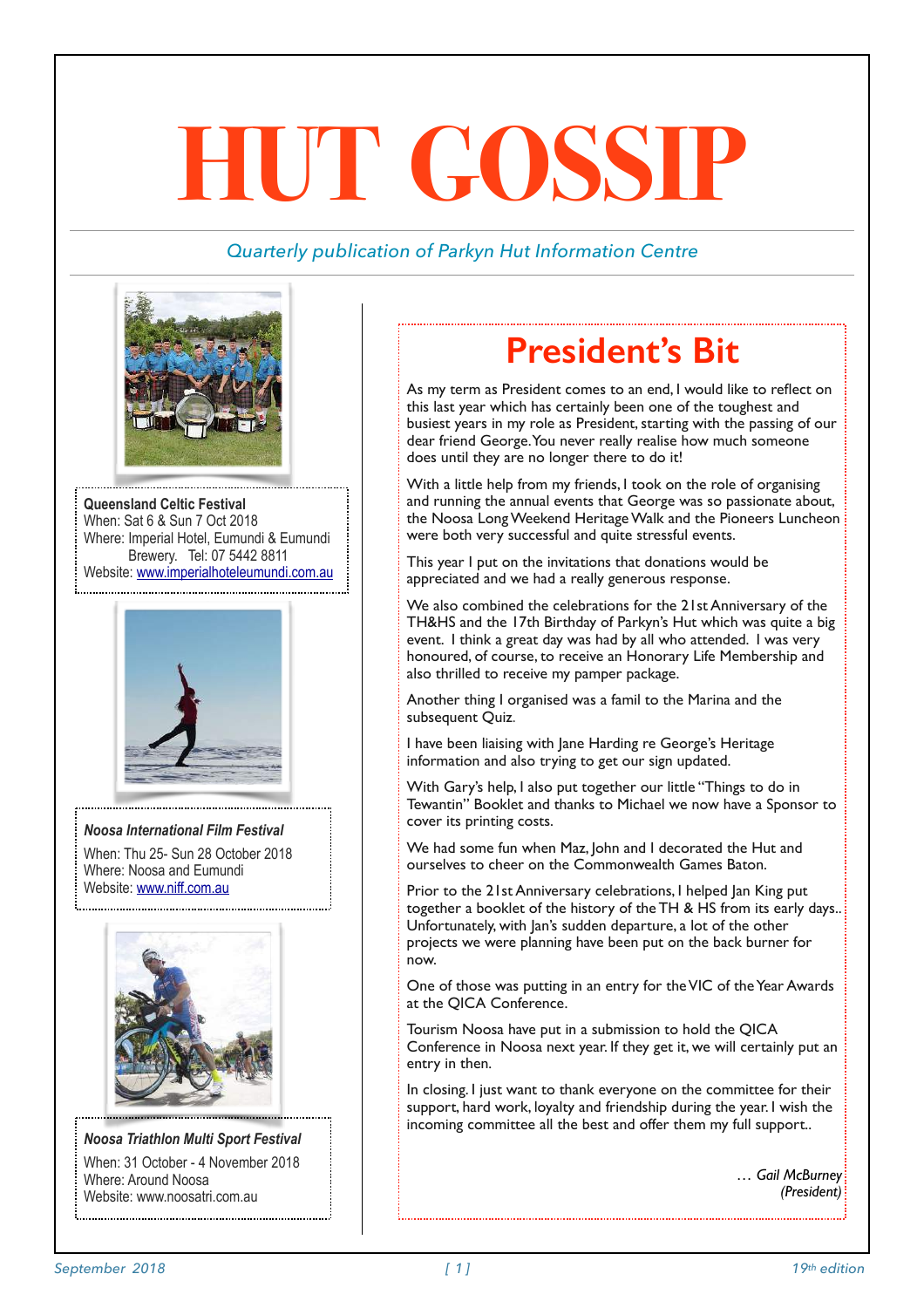### Rosalie's Story

In 1971 I met Olive Donaldson as the mother of my first boyfriend, I had just turned 18 years of age. From our first meeting we became good friends. As time went on, the first love went along it usual course and came to an end, but Olive and I retained our friendship and during 1972 I spend quite a bit of time visiting Tewantin. For me life went along its way and over time I had less contact with Olive as I traveled in Europe and then at a mature age began studying again.

Over the years I always maintained a fond memory of my time spend in Tewantin before it became a holiday hotspot. While I have visited the Sunshine Coast only a few times over the last forty years I did not have the opportunity to revisit Tewantin.

For the last 10 years I and my 2 sisters, who have our birthdays in the first week of September, spend a weekend together to celebrate. This year we were at Marcoola.



On Sunday I was by myself and had time on my hands, so decided to take that drive up to Tewantin, just to see what it was like after 45 years.

What I remember about Olive was that her maiden name was Ross and that the Ross family was a strong name within the community. I thought I would just walk the main street and see if the Ross name showed up on any shop signage. On passing the Information Cottage I though I might ask the ladies enjoying the sun on the front veranda, if either of them know anything about the Ross family, … was there anyone still living in the area.



What happened next was such a surprise. It was to Debbie (as her name tag indicated) that I address my question to. Debbie then looked over to her companion and the look between them sent messages to me that something was up.

 I then looked closer at her companion, in particular her name badge. At the point I

read her name and called her the family nickname, I think she also clicked as to who I might have been.

What a joy to see Olive again, we hugged and then sat down to catching up on our lives over the past 45 years. I think on that Sunday morning all the 'stars' seemed to line up to bring us together and I am looking forward to picking up and continuing our friendship into the future.

### **Timed parking arrives**

Council is set to make parking arrangements at Noosa National Park fairer from Monday 3 September, with the introduction of time-regulated parking.

The agreement with the State Government will see four-hour parking come into effect in the carpark at the end of Park Road, as well as at the Laguna Lookout, Mt Tinbeerwah and Wooroi Day Use Area carparks.

The four-hour limit will ensure a more frequent turn-over of spaces. [Read more](http://www.sbm21.com/c.cfm?l=949403&c=31607456&m=251535&b=1584839).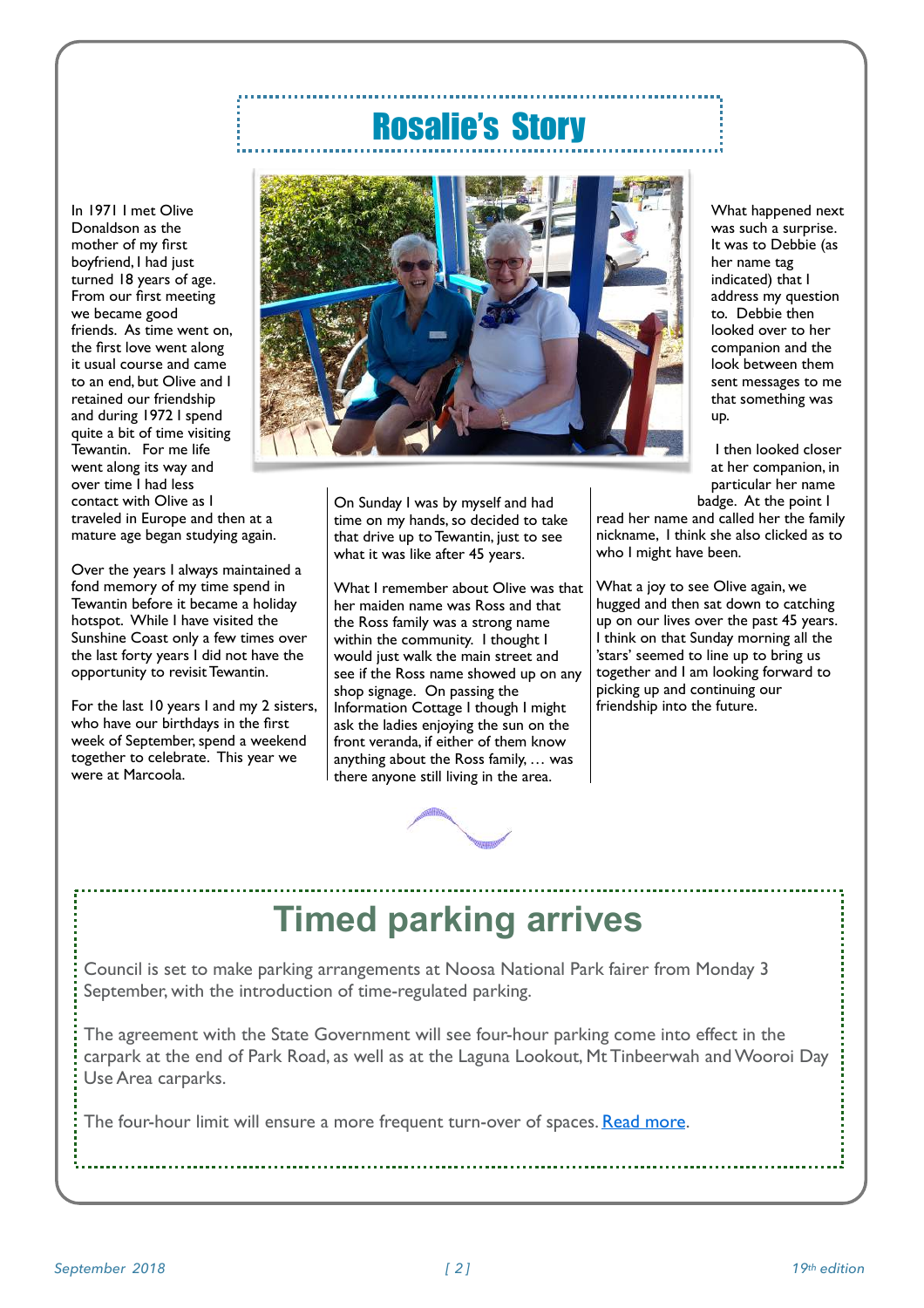## **ROSTER NEWS**

#### *submitted by Davina Rossiter*

Our combined 21st Anniversary of the TH & HS and the 17th Birthday Party of The Hut was celebrated upon the Noosa Ferry. Special recognition was made of Olive Donaldson and Gail McBurney by awarding each of them Life Membership of the Society. Both Olive and Gail have contributed enormously since the incorporation of the heritage group and the honour was well deserved.

Additional recognition was made to Vollies who have offered continued service for 5 years, those being ....

Margie Boyd John Reubenicht Noel St J Wood Jan King

During the year we have added nine new Vollies and we thank you for your interest in Volunteering

Mike Porter, Kathy Lynch, Barb Shellshear, Gail Crummins

Peter Burfoot, Viv Devonshire, Gail Orr, Karen Read, Margot Angus

As is always the case, Vollies move on and most notably we lost our Historian Jan King who chose to return to her family in Wales. Additionally long serving Rosemary Dwyer retired due to health reasons and Jenny Mason left to pursue other interests.

Throughout the year a number of our team took extended leave due to illness, however we are pleased to note that all have made good recoveries.

Fire Safety training was again conducted at the Tewantin SES and the paper based quiz has had several editions. Local Marina famil and Sunset Cruise together with a visit to Australia Zoo have enhanced the Vollies knowledge.

Our appreciation to those Vollies who put their hand up to fill last minute vacancies, it makes our job just a little be easier.





### Opening date announced !

Noosaville Library will reopen on Monday 26 November!

With the bulk of the refurbishment work nearing completion library staff are very excited to see all the plans taking shape.

The official opening will be held on 4 December, which marks 25 years since the library first opened its doors.

Watch this space for more details of the opening event or **follow** us for updates.



### Calendar of Major Events Noosa 2018

#### **OCTOBER**

- 4 7 October Noosa Surf Film Festival
- 11 14 October Noosa International 7's Rugby
- 13 14 October Wild Women Adventure Race
- 25 28 October

Noosa International Film Festival

#### **NOVEMBER**

- 31 October 4 November Noosa Triathlon Multi Sport Festival
- 10 17 November Noosa Festival of Motoring

#### **DECEMBER**

- 11 December Noosa Golf Club Legends Pro-Am
- 31 December New Year's Eve Fireworks in Noosa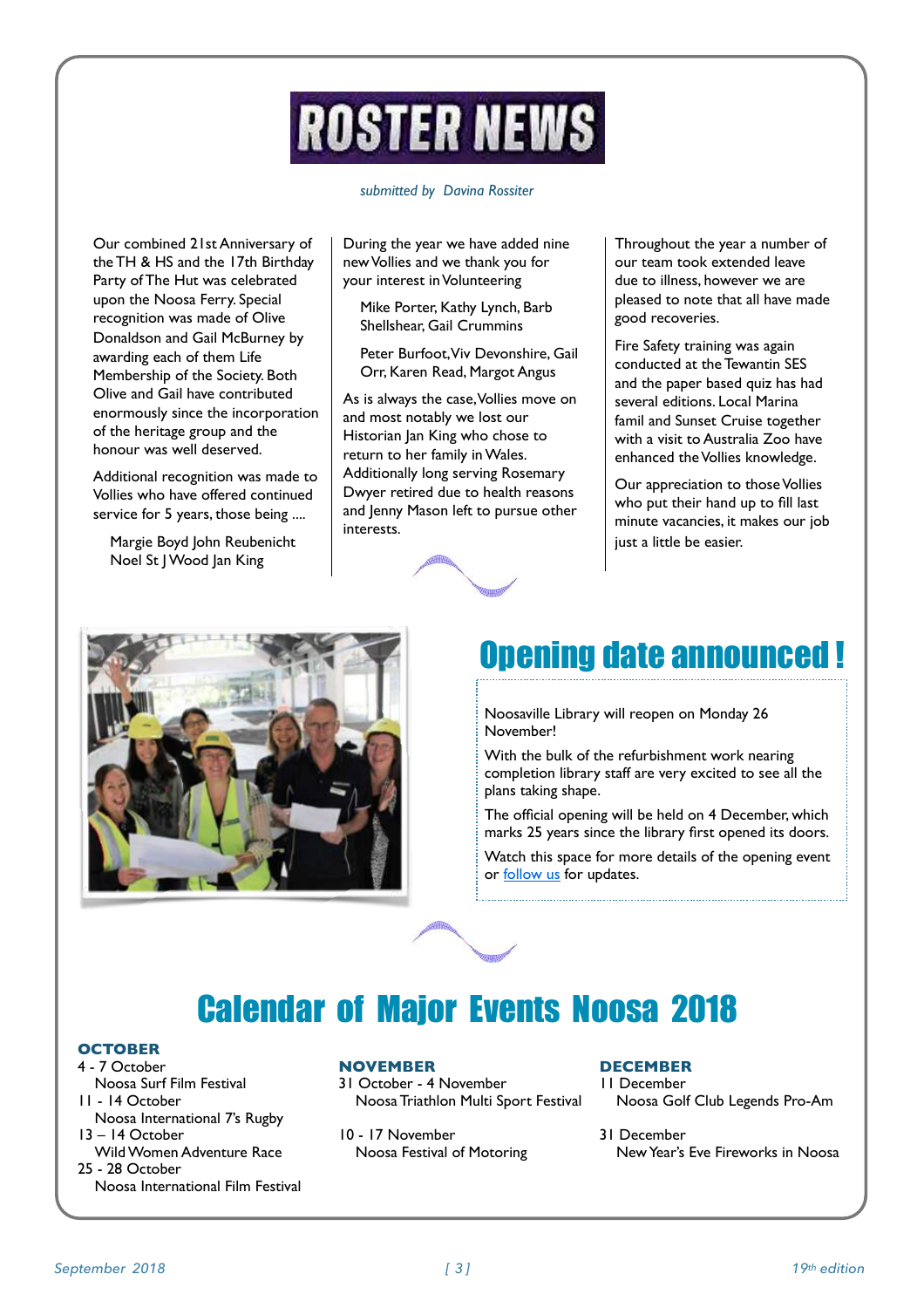### LADY ELLIOTT ISLAND LIGHTHOUSE

#### *145 years old*

This year marks 145 years since the construction of Lady Elliot Island's Heritage Listed Lighthouse.

The white and red lighthouse was pre-made in England and shipped to the Island in pieces in 1873. It was the first lighthouse in Australia with a timber frame and weatherproof cast iron external cladding.

The lighthouse was decommissioned in 1995 when a fully automated solar powered light tower was built. Click [here](http://account.createsend.ie/t/r-l-jjtrakl-tdcliuddu-r/) if you would like to read more about the fascinating history of Lady Elliot Island.

#### *Photo credit: AMSA*





### National Parks, Forests and Reserves

The Sunshine Coast is a mecca for natural wonders, and the stunning national parks, forests and reserves across the coast are no exception.

The iconic [Glass House Mountains](https://www.visitsunshinecoast.com/Glass-House-Mountains) are picturesque from every angle and home to more than 150 species of native plants including scribbly gums, bottle brush, and stringybark. Appreciate the charms of this heritage-listed national park on a gentle forest stroll or more strenuous day hike - and keep an eye out for native wildlife including echidnas, kangaroos and wallabies. There are a number of picnic areas and facilities throughout the park, so pack some sandwiches, find a scenic outlook and be serenaded by the local birdlife as you relax al fresco. If you're short on time, head straight to the Glass House Mountains lookout on

Woodford Road to enjoy absolutely spectacular views of the moutain peaks and forested valley below.

[TIP: Always check the Department of](https://www.npsr.qld.gov.au/parks/glass-house-mountains/)  [National Parks, Sport and Racing](https://www.npsr.qld.gov.au/parks/glass-house-mountains/) for conditions and alerts before you set off on a hike in the Glass House Mountains National Park.

[Buderim Forest Park](https://www.visitsunshinecoast.com/Travel-guides/Articles/Buderim-Forest-Park-and-Falls) is tucked away on the north side of [Buderim](https://www.visitsunshinecoast.com/Buderim), just 10 minutes from Mooloolaba Beach. This hidden gem is a 45ha wonderland of mature trees and cascading waterfalls, and is also home to an abundance of birdlife. Enjoy a peaceful bush walk and take in the fresh clean air and natural beauty of this breathtaking nature reserve.

#### [Maleny](https://www.visitsunshinecoast.com/Maleny)'s [Mary Cairncross Scenic](https://www.visitsunshinecoast.com/Mary-Cairncross-Scenic-Reserve)  [Reserve](https://www.visitsunshinecoast.com/Mary-Cairncross-Scenic-Reserve) is a living museum of plant and animal life.

This subtropical rainforest reserve has a new world class discovery centre where you'll discover a world of fascinating information about local plants and native animals. The 55ha walking tracks have also been upgraded providing a choice of accessible trails through the majestic rainforest. Take in the view of the Glass House Mountains from the new café or enjoy a BBQ or picnic at the park grounds.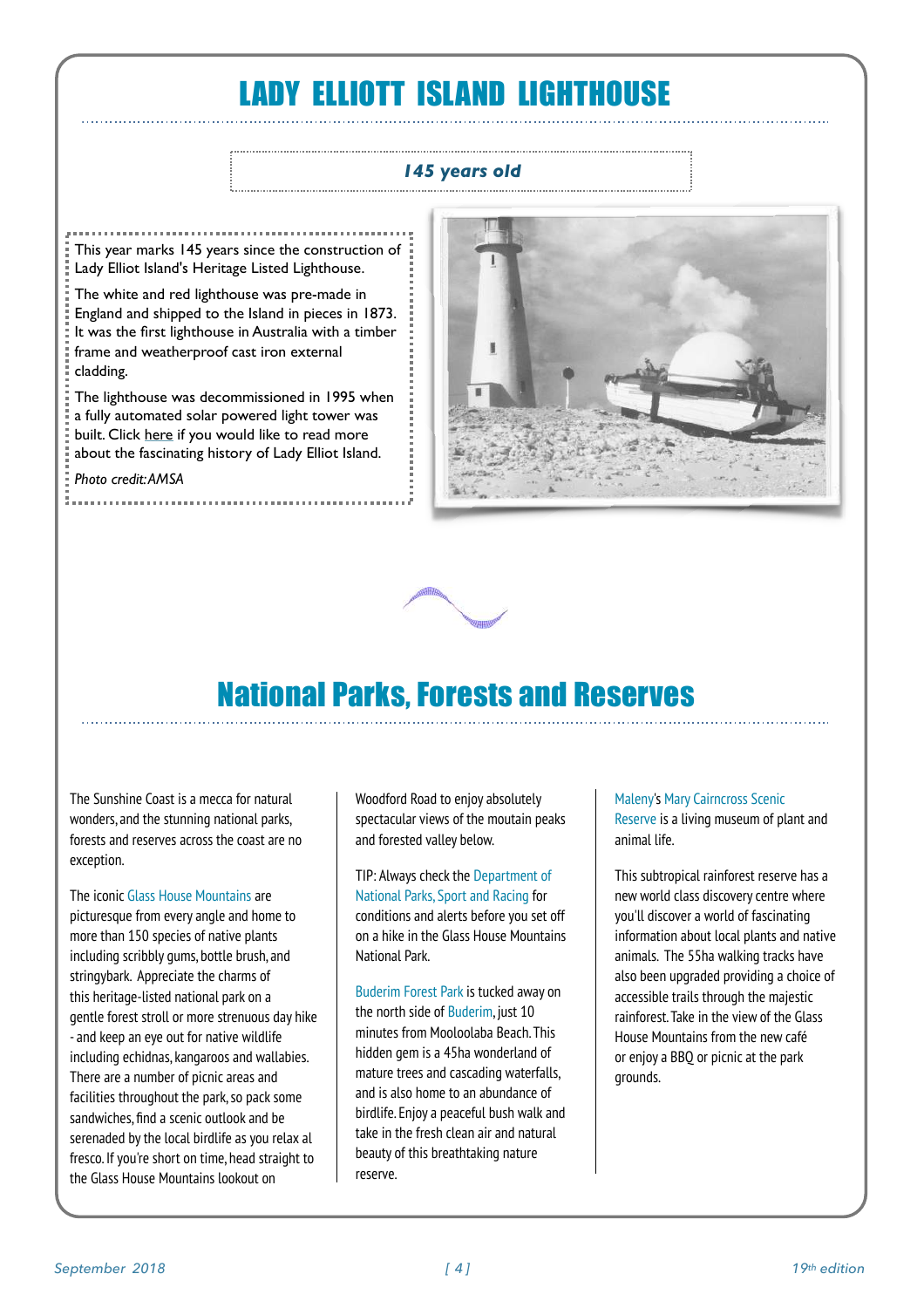### **What's happened at Elanda Point ??**

Hi follks, Took a friend for a drive out to Boreen Point and Elanda Point the other day. It was a bit wet and not a Sunday, so didn't stop at the pub for lunch.

The Caravan Park at Boreen Point is looking in great shape. Clean, tidy and well organised … inviting !! The current management is doing a good job. Happy to recommend.

And what they've done at Elanda Point in the last 12 months is quite amazing!! Now its "Habitat". About 12 'glamping' tents, all the huts painted in earthy tones rather than rainbow colours as before.

The reception area is open & welcoming. The Bistro & Bar area is sooo smart !! The menu is interesting as are the kegs of boutique beers. There's a log fire for wet, wintery day at one end of the Bistro.

Outside there's a large outdoor eating/drinking area with retractable roof and a group area tucked around the corner.

It looked like there was a portable climbing wall ready to be erected for the school holidays too.

They tell me the Golf Course is also up and running and it looks like they are servicing their Discovery 4WDs on site out there too.

Tourism Noosa had been out for a sticky shortly before my visit and they would welcome a visit from Parkyn Hut.

 *… Wendy Ivanusec*